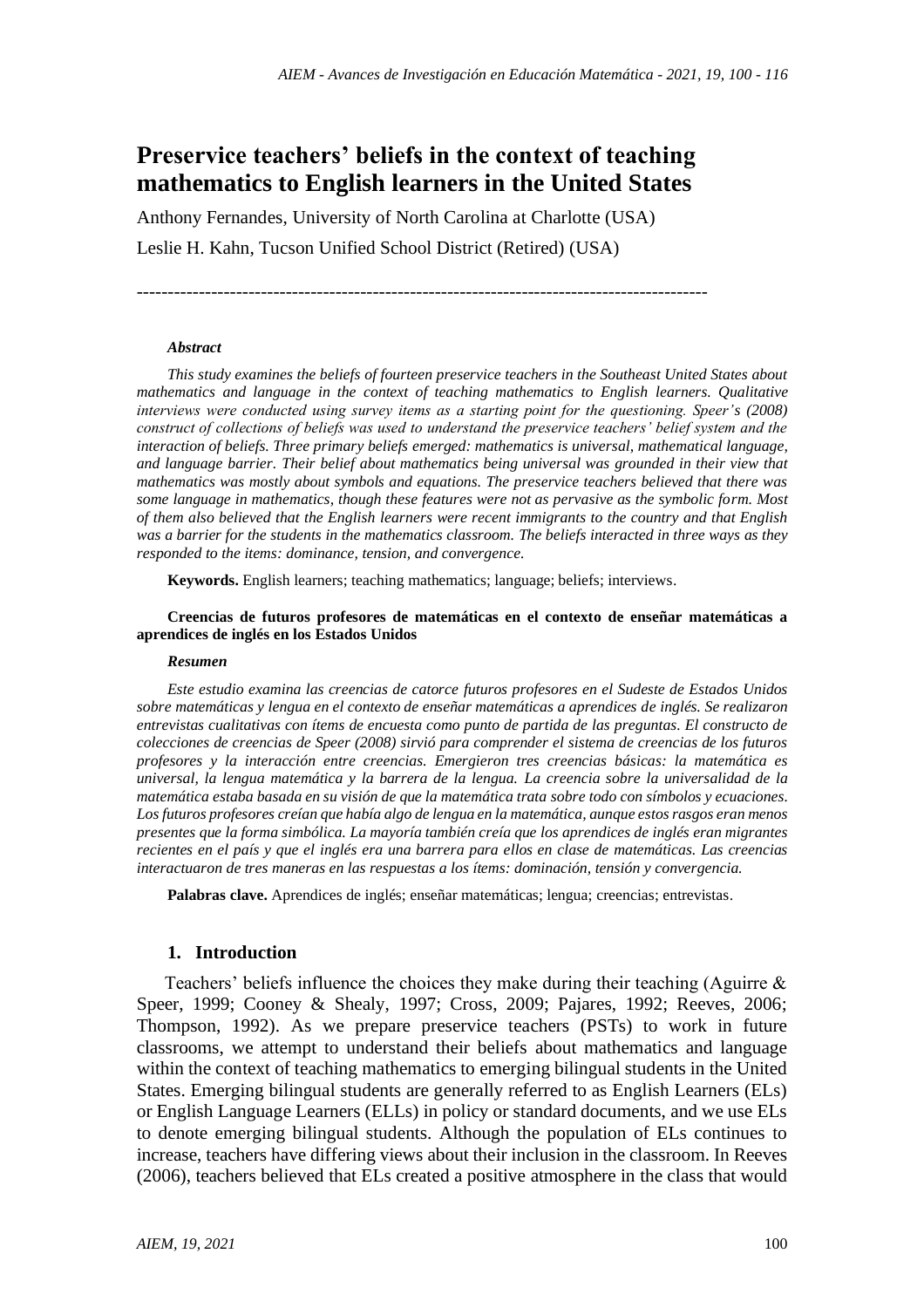lead to learning of all students. Other teachers, however, believed that ELs should first work to develop their English proficiency and enter classes with an advanced level of proficiency (Gandára, Maxwell-Jolly, & Driscoll, 2005; Polat & Mahalingappa, 2013; Walker, Shafer, & Iiams, 2004). Further, teachers associated the learning capability of the ELs based on their ability to communicate in English, believing that students who were proficient in English would be more successful at school (Cummins, 2000; González & Darling-Hammond, 2000; Ruiz, 1988). Based on their beliefs of the ELs' ability to master the content, teachers tended to assign ELs to instructional tracks with less rigorous mathematics curriculum (Gutiérrez, 2002), negatively affecting their identities of themselves as mathematics learners (Yoon, 2007).

In the case of mathematics instruction, the teachers' beliefs about the role of language as a prerequisite to success, could lead to mathematics teachers providing reduced language support for ELs. Educators assumed that mathematics involved less language compared to other subjects like social studies, and hence believed mathematics would be easier for ELs (e.g. Penfield, 1987; Sawyer, 2000). Moschkovich and Zahner (2018) point out, however, that mathematics education requires active participation in learning, with language intensive activities like providing justification and building on others' reasoning. Griego-Jones (2002) makes the case that PSTs will not connect to the extensive body of knowledge about teaching ELs if they believe that it is not relevant to their future teaching. This may be especially true with PSTs moving into mathematics education. This study serves to further inform educators about PSTs' beliefs in teaching mathematics to ELs. Our research question is: What beliefs do preservice teachers have about mathematics and language in the context of teaching English learners?

# **2. The construct of beliefs**

Beliefs are a psychological construct widely used in research. Despite its extensive use, researchers still debate how it should be defined (Pajares, 1992). We use the definition by Philipp (2007), where beliefs are "psychologically held understandings, premises, or propositions about the world that are thought to be true" (p. 259). Here, "beliefs might be thought of as lenses that affect one's view of some aspect of the world or as dispositions toward action" (p. 259). Green (1971) posits that beliefs exist as part of a larger beliefs system. They are not held in isolation but exist as a cluster that relate and build upon each other. However, it is possible that a cluster can remain independent of another cluster, unless they are brought to the attention of the person.

Beliefs have a quasi-logical structure, where some beliefs (derived beliefs) follow from other beliefs (primary beliefs). The quasi-logical structure means that derived beliefs may not follow from the primary beliefs as they are unstable and may influence each other. Moreover, beliefs are held with relative strengths, which are not determined by its primary or derived status. It is thus possible for primary beliefs to be peripheral and derived beliefs to be more central. Strongly held beliefs are considered more central within the beliefs system, have a high degree of connectedness, are difficult to change, and may contradict one another. On the other hand, peripheral beliefs are less strongly held, remain less connected, and are easier to change.

Identifying beliefs can be challenging, as people may not be aware of the beliefs they hold. Without being able to identify one's particular belief, research suggests there is a need to infer beliefs based on what a person says and the actions they take within a context (Cooney, Shealy, & Arvold, 1998; Pajares, 1992). Sztajn (2003) illustrated a case study of two teachers, engaged in long-term professional development, with similar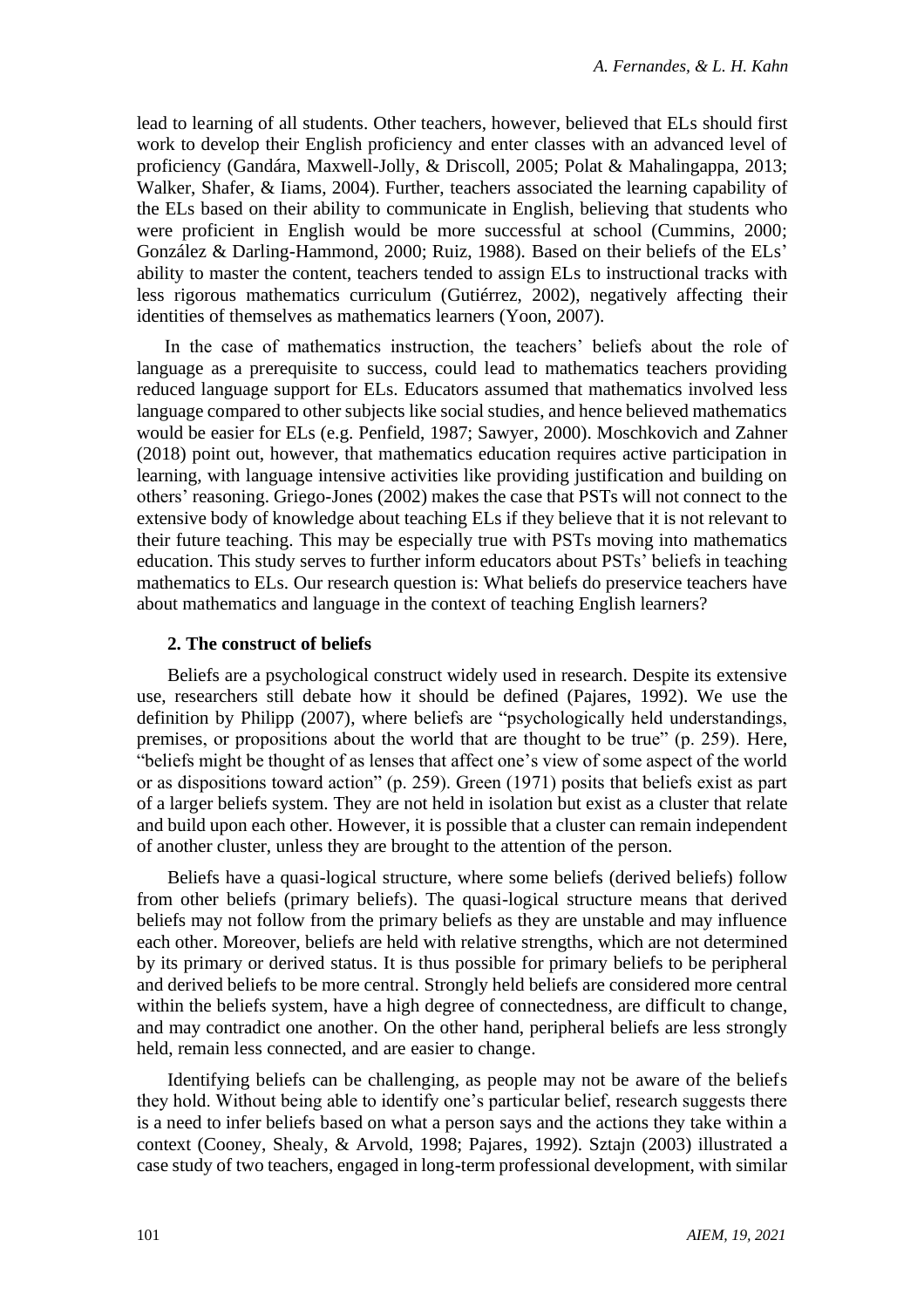#### *Preservice teachers' beliefs*

beliefs about the value of mathematics reform, who implemented the curriculum differently. The teacher of students of middle-income families engaged them with problem solving. The teacher of students of low-income families implemented a curriculum of learning basic facts and repeated practice. Despite similar beliefs, one teacher was unable to implement reforms based on their belief about the students' socioeconomic status. This belief had not been addressed prior to implementation, and thus the teacher provided a different mathematics education experience for the students.

In mathematics education, the research on beliefs has focused on the connection between teacher's beliefs and practices. Researchers have concluded in some cases teachers' beliefs and practices align and at other times they do not (Thompson, 1984). Speer (2005, 2008) attributed the contradictions in the connections between beliefs and practices in prior research to the very general way in which both beliefs and practices are conceptualized by researchers. Speer (2008) pointed out that knowing a teacher has "learner-centered" beliefs about teaching and learning does not provide insight into their beliefs about questioning practices that the teacher would use to create a "learnercentered" classroom. Based on studies with a teacher, Speer focuses on the mechanism by which the beliefs influence the moment-to-moment decisions of the teacher.

The construct of collection of beliefs captures the small set of beliefs that together describe a teacher's perspective on a particular topic (Speer, 2008). The collection has components taken from different parts of beliefs systems and can combine in various ways to inform the goals and decisions of the teacher in-the-moment. In one example, a student presented a solution that did not use the formula discussed in class, which in turn changed the teacher's goal in the moment to assist the student with the correct formula. As the shift occurred, the researchers were able to observe beliefs activated in the moment. The collections of beliefs in this case consisted of components of mathematics, learning, and teaching beliefs that influenced the formulation of the teacher's new goal. Thus, Speer encourages examining beliefs using the construct of collections of beliefs to reflect the complexity of a teacher's practice. We are reminded by Sztajn (2003) that beliefs about mathematics reform are but one aspect of the collection of beliefs that teachers hold along with how students interact that determines the outcome of the teachers' practice. We draw on the collections of beliefs construct in this study as we examine the PSTs beliefs in the context of teaching mathematics to ELs.

# **3. Literature review**

Most of the research about beliefs related to the education of ELs focus on all teachers and PSTs, rather than just those teaching and preparing to teach mathematics. Literature focuses on beliefs about inclusion of ELs in content classes, accommodations for ELs, use of the students' native language in the classroom, and responsibility of teachers with respect to ELs in the class. Bilingual education studies show teachers supportive of the theoretical underpinnings of bilingual education (Karabenick & Noda, 2004; Shin & Krashen, 1996). These teachers believed that literacy in the native language facilitated the development of literacy in English. Teachers also believed that if ELs learned the content in their native language, they would understand the content when it was taught in English. However, despite these beliefs about the support for transfer of knowledge across languages, and understanding the premise using native language in the classroom, teachers rarely supported this practice. Shin and Krashen (1996) discussed teachers' beliefs in relation to the factors that may promote the practical beliefs about teaching ELs and thus their implementation in the classroom.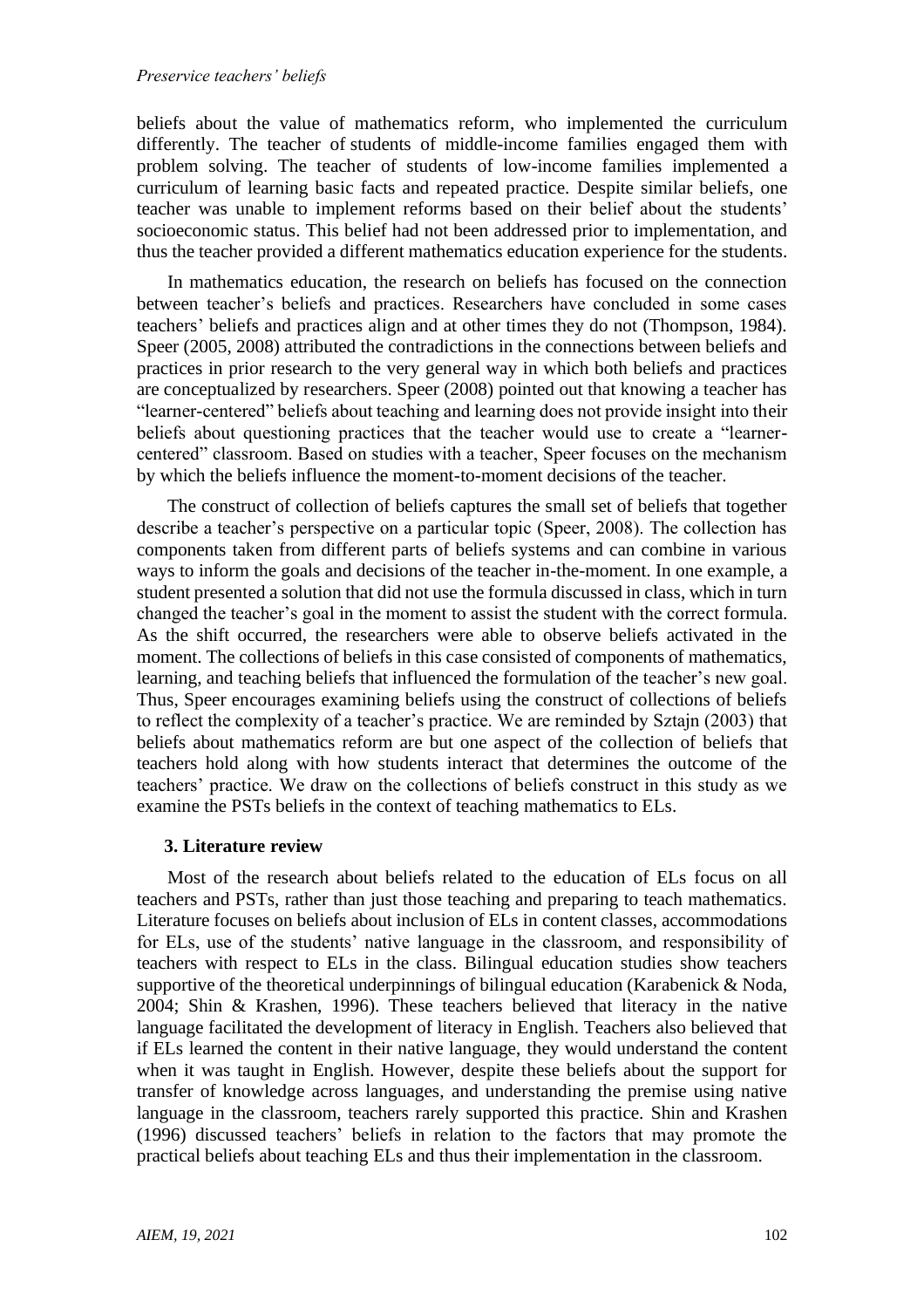Griego-Jones (2002) focused on the language beliefs of PSTs. Ninety-one PSTs, at the beginning of their teacher preparation, were surveyed about ELs and learning a second language. A subset of the PSTs who had prior experiences with ELs were more likely to have beliefs that align with the theoretical and practical aspects of bilingual research believing it was important to develop a child's native language in school and use it in teaching ELs. Most of the PSTs with prior experiences with ELs did not have deficit language beliefs. Preservice teachers believed that using the native language and English in the class would support the ELs. They did not believe that ELs would learn English faster if they were taught only in English, or that speaking the native language would keep the ELs from learning English.

Fernandes (2020) study focused on mathematics PSTs and their beliefs about ELs' use of the native language in the mathematics classroom. Using Ruiz's (1984) framework on language orientations to analyze the 31 qualitative interview responses, we outlined four typologies that expanded Ruiz's language orientations of language-asproblem to language-as-resource and ranged on a continuum from only English to fluency in bilingualism. Preservice teachers who supported the use of the native language in the class were mainly focused on how the native language could help the ELs connect to the mathematics they had learned in their home countries.

Quantitative studies that had a few items related to teachers' beliefs about teaching mathematics to ELs determined that mathematics would be easier to teach ELs compared to other subjects (Penfield, 1987; Tan, 2011). There are various quantitative studies and mixed studies that throughout the last decades have informed mathematics teachers' beliefs about teaching school mathematics to learners who are in the process of learning the language of instruction. Nonetheless, the prior literature in the area has been focused on the beliefs of mainstream teachers, without a special focus on mathematics teachers. When the studies reported are specific of mathematics teachers, they are not oriented to examine the beliefs that PSTs have about language and mathematics in the context of teaching ELs. The beliefs that are described are usually at a general level and there is no discussion about the interaction of beliefs. As a contribution to this gap in the research literature, our study seeks to examine how the PSTs beliefs interact with each other and may inform practices in the classroom.

#### **4**. **Questionnaire tool and interviewing methods**

Semi-structured interviews were conducted with 14 PSTs at a university in the Southeast United States. Ten were one-on-one and two interviews were conducted in pairs due to scheduling constraints. With little discussion between the PSTs in the paired interview, we consider these individually for the purposes of analysis. Instructors at the first author's university teaching the mathematics content and methods courses were asked to share information about the study with their PSTs. Interested PSTs volunteered and were given a small remuneration to do the interview. The demographics of the participants are outlined in Table 1. Most of the participants were White, female, and monolingual in English. All the PSTs were preparing to teach elementary and middle school and had some experience in the classroom through their degree programs. Their experiences included clinical observations, as required by some courses, and classroom observations within yearlong internships. The internship includes two semesters, with classroom observations in the first semester and student teaching in the same classroom in the second semester. Most of the PSTs did not have any prior experience as a classroom teacher or a substitute teacher. There was a balance of PSTs exposed to issues of ELs through multicultural courses and [issues of ELs in] special education courses.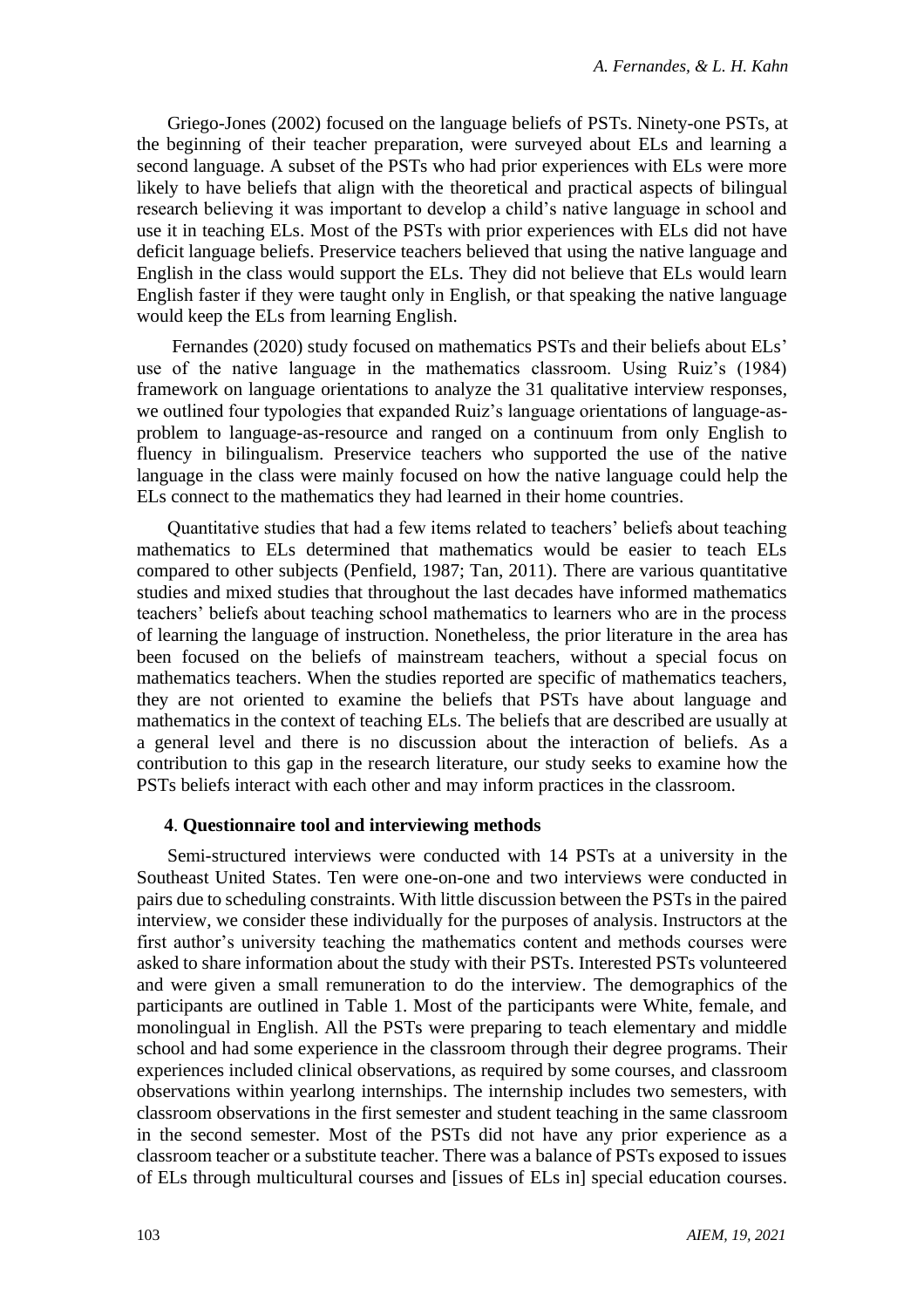According to Youngs and Youngs (2001), teachers with prior experience learning a second language are more understanding of the challenges that ELs face in learning in a new language. Thus, we were interested in understanding the language learning experiences of the PSTs. All the PSTs had some formal experience learning another language as part of their high school requirements. However, in most cases they were not fluent in the language. Only two PSTs were fluent in another language, and both had moved to the United States from Asian countries.

| Gender                                    | Male, 3; Female, 11                                                                                             |
|-------------------------------------------|-----------------------------------------------------------------------------------------------------------------|
| Race                                      | White, not of Hispanic origin, 10;<br>Asian or Pacific Islander, 2; Biracial<br>/Multiracial, 1; No response, 1 |
| Grade levels preparing to teach           | $K-5, 8; 6-8, 6$                                                                                                |
| Class experience through degree program   | Yes, 14; No, 0                                                                                                  |
| Years of experience either as a classroom | None, 11; 0-4 years, 2; 5-10 years, 1                                                                           |
| teacher or substitute                     |                                                                                                                 |
| Exposed to EL issues through coursework   | Yes, 7; No, 7                                                                                                   |
| Fluent in a language other than English   | Yes, 2; No, 12                                                                                                  |
| Experience learning a second language     | Yes, 14; No, 0                                                                                                  |

Table 1. *Demographic and other details of interviewed preservice teachers*

Questions are integral to an interview and we had to work around constraints in their design because the PSTs had limited experiences with ELs and were not familiar with terminology in the area (e.g. conversational language and academic language). Moreover, we did not want the PSTs to provide responses that they thought the interviewer wanted. We conjectured that asking the PSTs to react to a statement, along with probing questions, would elicit responses that would help us make inferences about their beliefs. We viewed the statements as possible derived beliefs that the PSTs could have, and based on their responses, we could infer their primary beliefs about mathematics and language in the context of teaching ELs.

The scale consisted of 30 belief items, nine demographic items, and a constructed response about their definition of an English learner. A five-point Likert scale was used for the belief items (Strongly Disagree=1, Disagree=2, Undecided=3, Agree=4, Strongly Agree=5). The items were adapted from the literature and the personal experience of mathematics educators who were consulted on the design. The underlying framework for the design of the items was based on a non-deficit view about ELs and their communities (Civil, 2007). According to this view, ELs and their communities have valuable resources (e.g. native language) that are assets available for teachers to use and to develop the students' knowledge in the classroom. We chose the following 13 (out of the 30) items that examined the PSTs' beliefs about language and mathematics and linguistic resources (e.g. gestures) in the context of teaching mathematics to ELs:

- Item 1. Math is not language intensive
- Item 2. Language demands for ELs in math only occur in word problems
- Item 3. ELs are challenged by specific math terms (e.g. table, denominator) and phrases (e.g. if… then…)
- Item 4. ELs and non-ELs face the same challenges as they learn math
- Item 5. Math is the best subject to help new ELs begin to use English
- Item 6. ELs can be effectively taught math in English before they are fluent in English.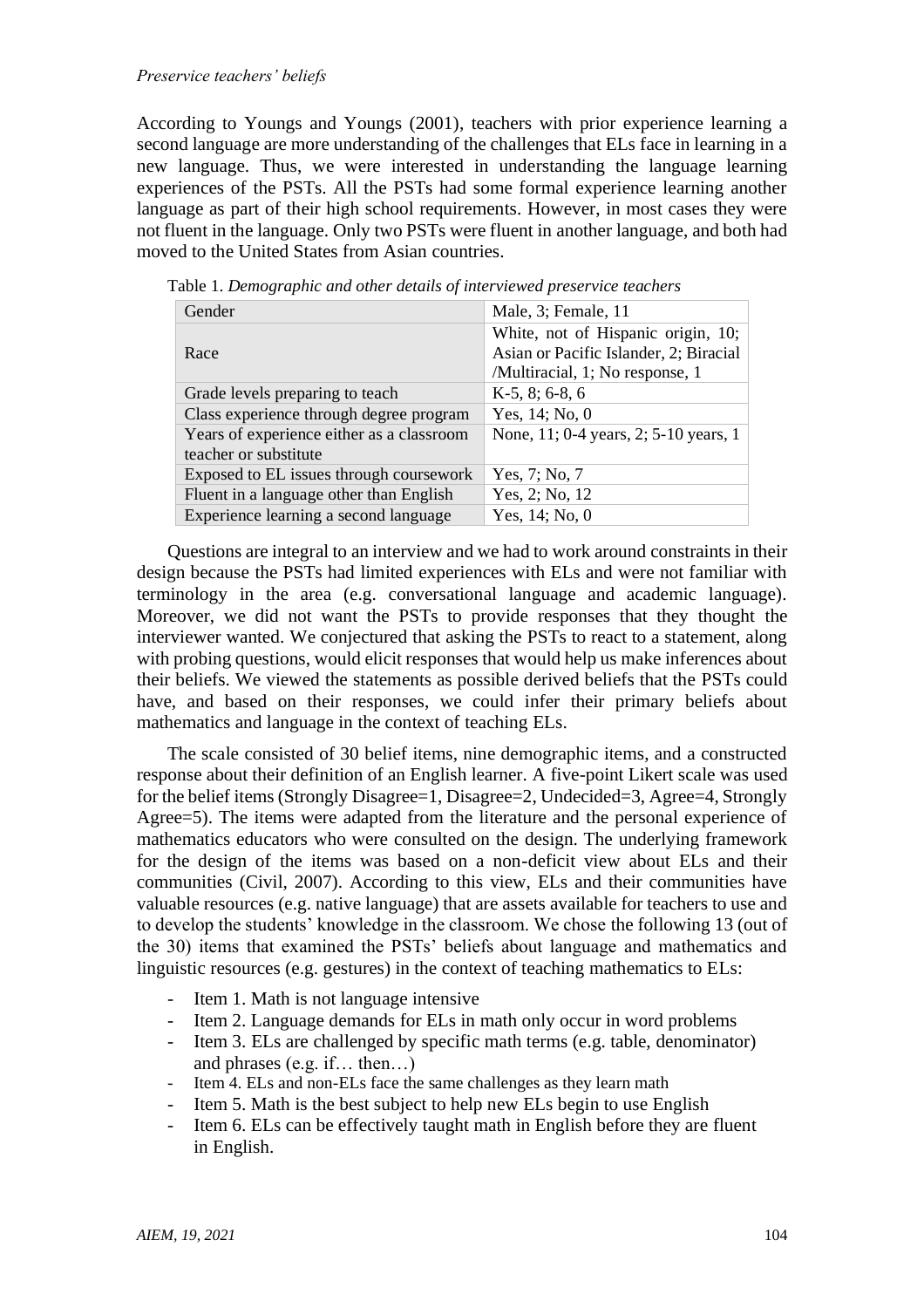- Item 7. After one year of English classes and interactions in English at school, ELs should be capable of engaging in classroom math discussions
- Item 8. ELs should be capable of engaging in class math discussions once they learn the math vocabulary
- Item 9. When ELs switch between languages to explain their mathematical thinking, it shows a lack of mathematical understanding
- Item 10. Non-verbal communication (e.g. drawings, symbols, gestures etc.) are valuable resources for ELs to demonstrate their math thinking
- Item 11. All math classrooms should allow ELs to discuss ideas with each other in their native language
- Item 12. Whenever possible, new ELs should be taught math in their native language and English
- Item 13. ELs will not learn English quickly if I allow them to speak their native language in my math class

On average, the PSTs took about 50 minutes to complete the interview. All the interviews were conducted by the first author in an office and were videotaped. The items above were used as a springboard for engaging the PSTs in a discussion about their beliefs. Given that beliefs influence dispositions to act in certain contexts, the items were designed to prompt these contexts to understand how the PSTs would react. For example, the item that asked if the ELs would be capable of having math discussions after a year of learning English (item 7), was meant to elicit the PSTs' thinking about the academic language and the time it took ELs to be proficient in this to engage in a mathematical discussion. Based on the PSTs' responses to the items, there was some flexibility in the probing questions (Zazkis & Hazzan, 1999). PSTs read an item, responded with a choice on the Likert scale, and were asked to explain their choice. Based on interactions with PSTs around earlier versions of the survey, we were aware of possible responses and posed questions that probed the PSTs further.

Part of the probing strategy was to determine the strength of their belief. If the PST agreed that ELs could discuss mathematics in their native language in class, they were asked to respond to a scenario in which another teacher who commented that the ELs should be speaking English in school. Listening to their responses allowed us to draw inferences about their beliefs and the relative strength. These strategies were used consistently across all the interviews. In this way direct conflicts were avoided while the PSTs were invited to respond to a realistic scenario. This approach could be characterized as asking reflection questions (Zazkis & Hazzan, 1999). Overall, the probing questions were used to get more detail and clarification about how the PSTs were thinking about an issue. Thus, providing a more in-depth description that we could use to make inferences about their collection of beliefs related to the context of the item.

#### **5. Data analysis**

The focus of the study was to understand the PSTs' collection of beliefs about mathematics and language in the context of teaching ELs. Research assistants transcribed all the qualitative interviews for analysis. The first author conducted the primary analysis by watching the videos of the interviews and verifying the transcriptions. Given the large volume of qualitative data, the PSTs' responses to each item, both the qualitative and quantitative, were summarized in a matrix with 364 cells, 14(PSTs)x13(items)x2(quantitative and qualitative). The qualitative summaries in the matrix cells captured the essence of the PSTs' response to the item. While it is possible that the summary missed some details, the tradeoff was that it allowed for the inquiry of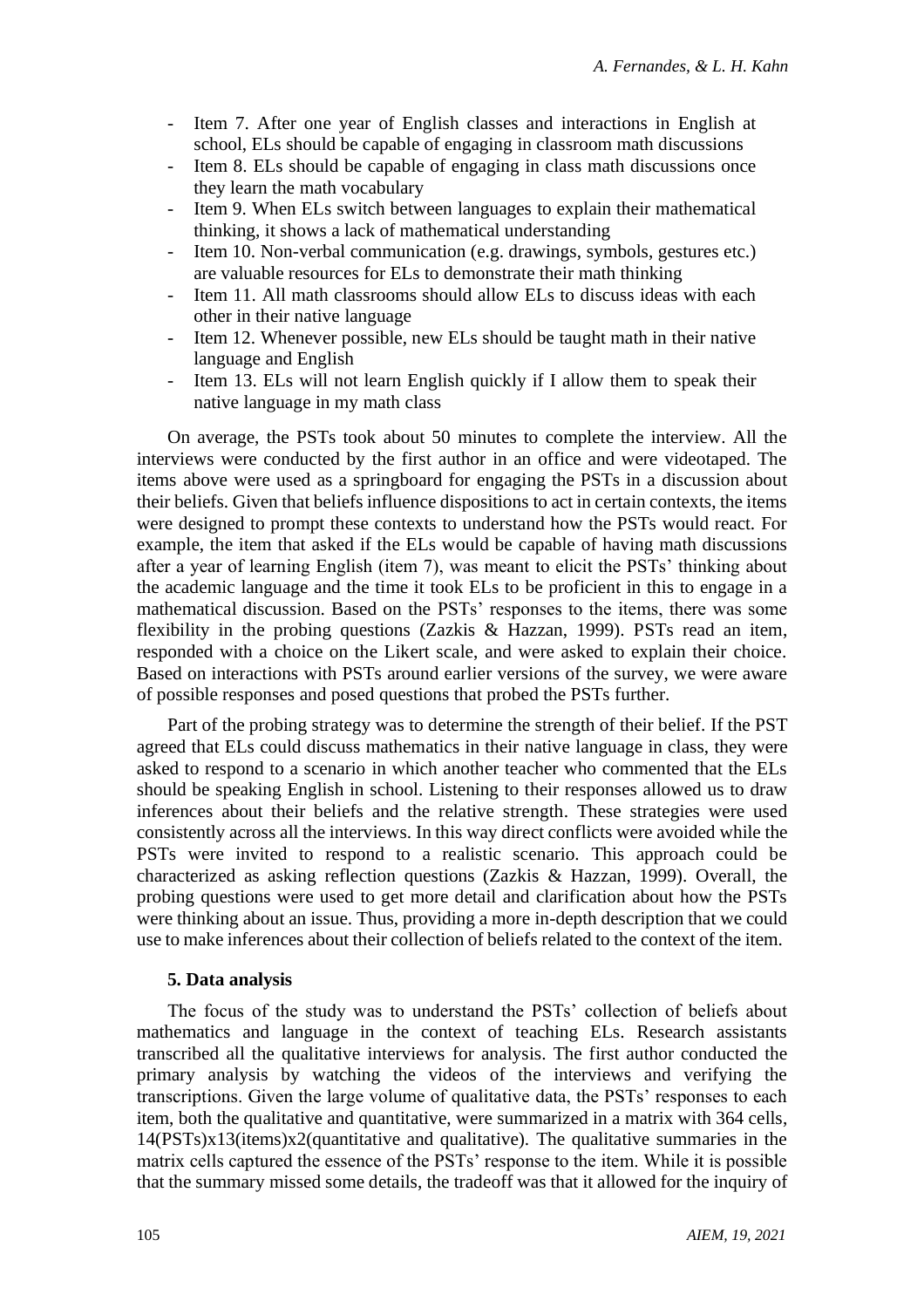### *Preservice teachers' beliefs*

broader trends across items and PSTs. The analysis involved observing trends in the essence of responses, within and across PSTs. Attention was also paid to the quantitative responses that the PSTs were giving on the Likert scale. The next level of analysis was to infer the various beliefs that we anticipated were driving the PSTs' reasoning in a response. To make these inferences, we also examined the PSTs' responses to the other items to maintain a consistent approach and ground our thinking in the data.

We inferred three primary beliefs in the collection of beliefs that were interacting in various ways in the PSTs' responses. The three primary beliefs were categorized as mathematics is universal, mathematical language, and language barrier. We provide a brief example that outlines our coding process that started with the matrix cells and also involved examining the transcript and video in some cases. In the cell for Ingrid's response to item 2, the summary recorded was: "Even when you are talking about a problem you still have to explain it. Even in long division there is a process that you have to explain. It would be harder in general for the ELs, given that they do not know the language." Here Ingrid made a reference to the ELs not knowing the language (English), which we associated with her belief that ELs faced a language barrier when using English. She also mentioned that the students needed language to explain long division, even though they could work through the steps correctly. Based on her responses to other items, where she mentioned multiplication involving less language and that mathematics was universal, we associated her reference to division as another mathematical operation, which reflected her belief that mathematics was universal.

|         | Language       | Math           | Vocab          | <b>Tension</b>   | Convg          | Uncoded          | Total |
|---------|----------------|----------------|----------------|------------------|----------------|------------------|-------|
| Ingrid  | 7              | $\overline{2}$ | $\theta$       | 1                | 3              | $\boldsymbol{0}$ | 13    |
| Jane    | 7              | $\overline{2}$ | 1              | $\overline{2}$   | 1              | $\overline{0}$   | 13    |
| Ginny   | $\overline{2}$ | 3              | 1              | $\theta$         | $\overline{0}$ | 7                | 13    |
| Ophelia | $\overline{7}$ |                | $\overline{0}$ | $\overline{2}$   | 3              | $\boldsymbol{0}$ | 13    |
| Mel     | 4              | 4              | 1              | $\overline{0}$   | $\overline{2}$ | $\overline{2}$   | 13    |
| Kirk    | 5              | 3              |                | $\overline{0}$   | $\overline{0}$ | $\overline{4}$   | 13    |
| Jason   | 7              | 1              | $\overline{2}$ |                  | 1              |                  | 13    |
| Sandra  | 12             | $\Omega$       | $\overline{0}$ | $\theta$         | 1              | $\overline{0}$   | 13    |
| Teresa  | 3              | 1              | 1              |                  | 1              | 6                | 13    |
| Hilda   | 6              | $\overline{4}$ | $\overline{0}$ | $\theta$         | 1              | $\overline{2}$   | 13    |
| Kate    | 6              | $\overline{2}$ | 1              | $\boldsymbol{0}$ | 1              | 3                | 13    |
| Andy    | 3              |                | $\overline{2}$ | $\overline{0}$   | $\overline{0}$ | 7                | 13    |
| Kristen | 6              | $\overline{2}$ | 1              | $\overline{0}$   | $\overline{0}$ | 4                | 13    |
| Lydia   | 7              | $\Omega$       |                | $\theta$         | $\overline{0}$ | 5                | 13    |
|         | 82             | 26             | 12             | 7                | 14             | 41               | 182   |

Table 2. *Matrix cell coding frequencies for PSTs*

In addition to identifying the primary beliefs that made up the collection, we examined the interactions among the primary beliefs and inferred three ways in which they interacted: dominance, tension, and convergence. Color codes were used with the matrix cell to highlight the interaction of beliefs. Table 2 outlines the color codes and frequencies for each PST. 'Language', 'Math' and 'Vocab' represent the dominance of each of the primary beliefs: language barrier, mathematics is universal and mathematical language. 'Tension' refers to the tension between two primary beliefs, and 'Convg' represents the convergence of beliefs. The column 'Uncoded' represented the cells that we could not code using our scheme and negative or disconfirming cases (Glaser & Strauss, 2017). Some of the uncoded cells represented responses that were either too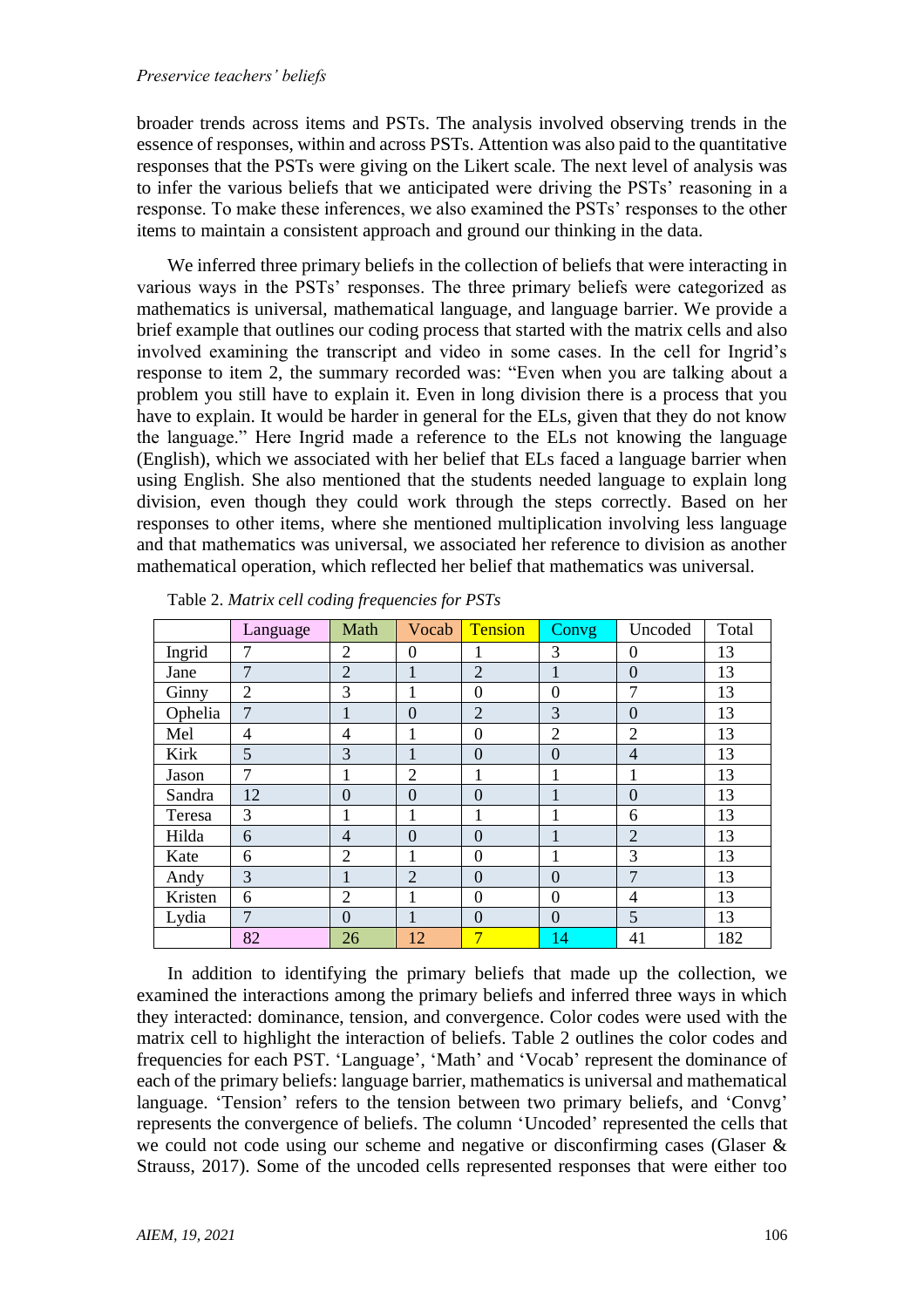brief to make an interpretation, or related to another topic that resulted from the probing as the PST expressed difficulty with the item (e.g. the classroom management of ELs). However, the response of an elementary PST, Ginny, remained 'Uncoded' because the beliefs inferred did not fit the typical pattern of beliefs of the other PSTs. We considered her response as evidence of a 'negative' or disconfirming case that did not fit the coding scheme for the other PSTs. Though she believed that the ELs are challenged with the language, she actively promoted the use of two languages and moved away from the belief that the ELs had a language barrier with English. She also believed that the mathematics and language were intertwined and that the academic vocabulary, though important, was just one part of the mathematics language challenge for ELs.

During the analysis we often returned to the portions of the transcript, and video, to clarify our interpretations. We discussed the PSTs' responses where we differed in our independent analysis to arrive at a consensus. Both authors had regular discussions during the analysis phase to clarify and refine the interpretations.

# **6. Results**

Based on the analysis of the PSTs' responses, we inferred three primary beliefs; two about the nature of mathematics and one about ELs: mathematics is universal, mathematical language, and language barrier. We begin with a description of the primary beliefs, and then describe how the various beliefs in the collection interacted with each other as the PSTs responded to the interview questions.

# **6.1. Mathematics is universal**

"Mathematics is universal" was a statement of some PSTs in the interviews. Even the PSTs who did not state this explicitly, discussed mathematics in a way where we could infer this belief about the nature of mathematics. A key aspect of the belief was that mathematics consisted of numbers and operations that remained the same in all countries, hence was universal. Teresa shared that the numbers remained the same, even though they had different labels in the different languages (e.g. two is dos in Spanish), and the underlying mathematics operations (e.g. addition) and concepts also remained the same. Jane added, "I think math is universal because of the numbers and you get the same answer no matter where you are, or the language you speak." In addition to numbers and operations, the middle school PSTs mentioned that the ideas in algebra and geometry were the same in different countries; justifying, for them, that mathematics was universal. The PSTs believed that the ELs essentially learned the same mathematical content in a different language. Most of them believed that ELs would come to the U.S. knowing some mathematics that they learned in their home countries, making it easier for the ELs to adjust to schooling in the U.S. Hilda, a middle grades PST claimed,

*Well I said agree* (with item 5) *because the concepts in math are usually universal. So, it's easier for a foundation that you can kind of stand on and then build from there. Then it's just, I guess teaching them the different like the words in that language if they are actually learning them because they mean the same thing across the spectrum.*

Hilda believed that the concepts taught in mathematics were the same, hence universal. The only difference was in the language used for the associated mathematics vocabulary in the home country and the U.S. In this instance we also infer that Hilda gives an importance to the mathematical vocabulary.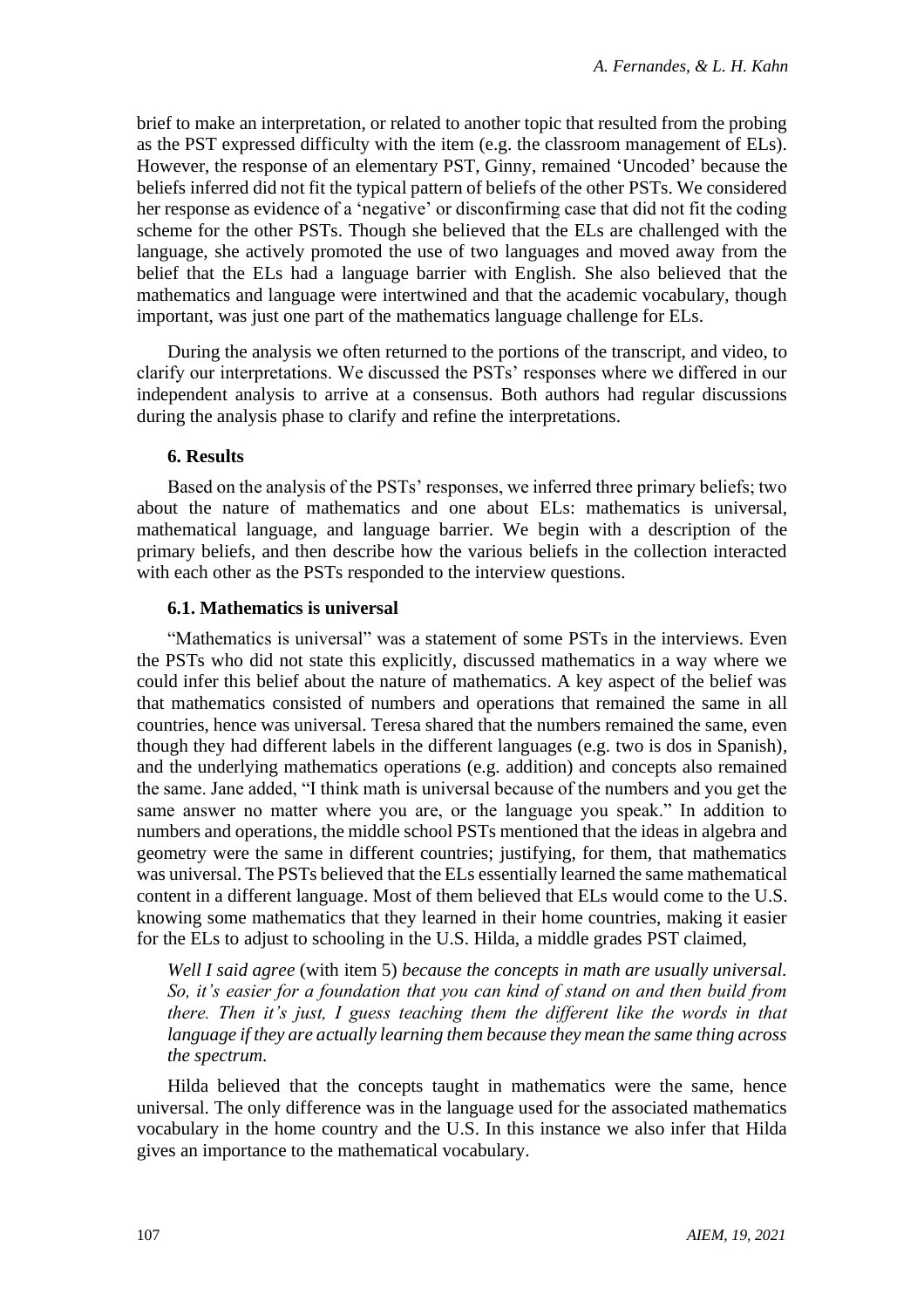#### *Preservice teachers' beliefs*

In addition to the numbers, other middle grades PSTs, like Mel, pointed out that mathematics also involved symbols and formulas that have no language and could be taught to ELs before they were fluent in English. Preservice teachers in general tended to believe that the ELs were good at mathematics as Jane said, "Sometimes the ELs do well in math, because it is universal. ELs seem to know the math from my experiences." Like Jane, some of the other PSTs believe that the ELs would know the mathematics.

### **6.2. Mathematical language**

Though the PSTs believed that numbers, symbols, equations, and operations dominated mathematics, they also believed that mathematics included some linguistic features. They shared a primary belief that vocabulary and word problems dominated the mathematical language. Preservice teachers also noted that the mathematical language would be equally challenging for all the students, whether they were ELs or not. They often cited their own challenges in mathematics to make their point. The PSTs believed that the vocabulary played a key role for ELs to engage in mathematical discussions in class. For example, when asked if language challenges of ELs were limited to word problems (item 2), Mel pointed to the importance of mathematical vocabulary for discussions - "I mean to have a math discussion, they have to know basic terms. They have to know the definition of terms." Mel confirmed that he was using "basic terms" to refer to the mathematical vocabulary.

Though the PSTs believed that mathematics had linguistic features, vocabulary and word problems, the PSTs believed that these features were not as dominant as those that made mathematics universal, like numbers, symbols, equations, and formulas. Further, they also noted that vocabulary and word problems also remained challenging for all students and not just the ELs. When discussing if ELs and non-ELs faced the same challenges in mathematics (item 4), Mel brought up his belief about the nature of mathematics and said, "I think with math it's only two ways - computation and vocabulary." He added that if the ELs can do both the computation and know the vocabulary, they are "just like me". This highlights the important role that vocabulary played in the PSTs' beliefs about the mathematical language.

### **6.3. Language barrier**

Within the context of teaching mathematics to ELs, the belief that ELs have a language barrier with English was a dominant belief among the PSTs. In particular, the PSTs believed that the ELs were recent immigrants and as such had low levels of English proficiency. Ingrid, a middle grades PST, in response to item 7, was undecided on whether the ELs would be able to engage in mathematics discussions after a year "because there still might be that language barrier." Jason, an elementary PST, added that ELs are "unclear with English as a whole". He outlined the challenges:

# *If they are not understanding you a hundred percent, then they are going to have a problem. They will have a hard time understanding the terms you are trying to define*

The PSTs believed that the low English proficiency of the ELs would constrain their engagement with peers and the teacher, who in most cases would be monolingual English speakers and viewed it as a barrier. Further, they distinguished the challenges between the mathematical language and their challenge with speaking and interacting in English. When asked if ELs and non-ELs face the same challenges in learning mathematics (item 4), Ophelia mentioned that everyone has a challenge learning mathematics "whether you're an EL or not", however, "ELs just have like an added challenge to that. Like they have the language barrier on top of like just the normal math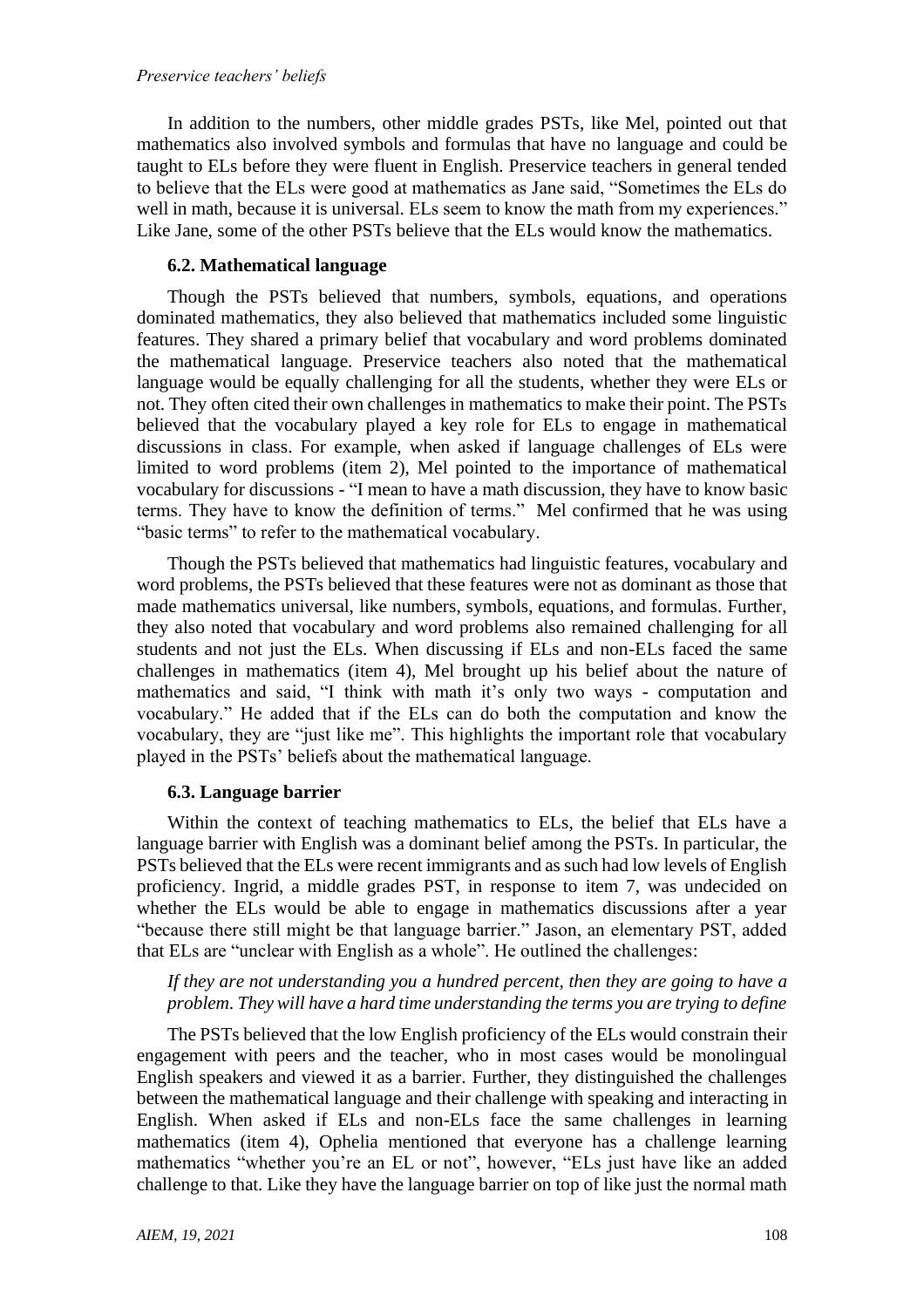challenges that a lot of people have." thus distinguishing the mathematical language and the general English proficiency. Given this belief about the English proficiency of the ELs, there were some beliefs about the ELs assimilating and learning English. Most of the PSTs agreed that it was important for the ELs to develop their English proficiency as soon as possible with the hope that the ELs would be able to interact and participate in English only mathematics classes.

### **6.4. The interaction between the beliefs**

Speer (2008) highlighted how beliefs in different clusters come together to inform teachers' moves in the moment. Our analysis continues to build on their work, by examining the collection of beliefs that PSTs have in the context of teaching mathematics to ELs. In addition to identifying the beliefs in the collection, we classified the different ways in which the beliefs within the collection interacted with each other. We found: dominance of a belief, the convergence of beliefs, and tension between beliefs. Dominance referred to one belief being dominant in the PSTs' response to an item. Convergence referred to the primary beliefs pulling in the same direction to inform the PSTs' response. Tension between beliefs referred to two primary beliefs that pulled the PSTs' response in different directions. In this case, the PSTs responded to the item by being undecided. We observed that the context of the item and the PSTs' own experiences seemed to guide the interaction of the beliefs.

*Dominance*. There were three types of dominance patterns in the responses, 82 instances where the belief that the ELs had a language barrier in English, 26 associated with the belief that mathematics is universal, and 12 related to their beliefs about the mathematical language (Table 2). The same item could prompt the dominance of different beliefs in the collection from different PSTs. Preservice teachers' response to the ELs being taught mathematics before they were fluent in English (item 6), was an item that fore-fronted the dominance of two different beliefs by the PSTs. Sandra, an elementary PST, had spent a year in Belgium attending school where the language of instruction was French. Based on her experience, language as barrier was a dominant belief in this collection where Sandra also refers to the universality of mathematics:

*When I was in Belgium, I got nothing out of it really. It was like waste of a whole year of math and everything else honestly that was taught in French. Because I just couldn't understand. I didn't do well because I couldn't…write well in French. I just couldn't communicate. You might pick up on somethings in lessons and such, but you may not completely understand. You might leave things out, leave steps out or something because you didn't understand. So, I would put disagree.*

Sandra's experience had a strong influence in her response to the item. Her belief that ELs had a language barrier dominated her belief that mathematics was universal. The strength of her belief of language of teaching being a barrier came through in her emotional expression of a "waste of a whole year". She mentions, "you might pick up on some things in lessons", referring to some aspects of mathematics, like numbers, which relate to the belief of mathematics being universal. Overall, Sandra did not believe that ELs could effectively learn mathematics given their language barrier. She used her experience as a language learner to make her point. In contrast to Sandra, Ophelia's response to item 6 was dominated by her belief that mathematics is universal and that ELs, despite being in the process of learning English, could be taught mathematics before they were fluent: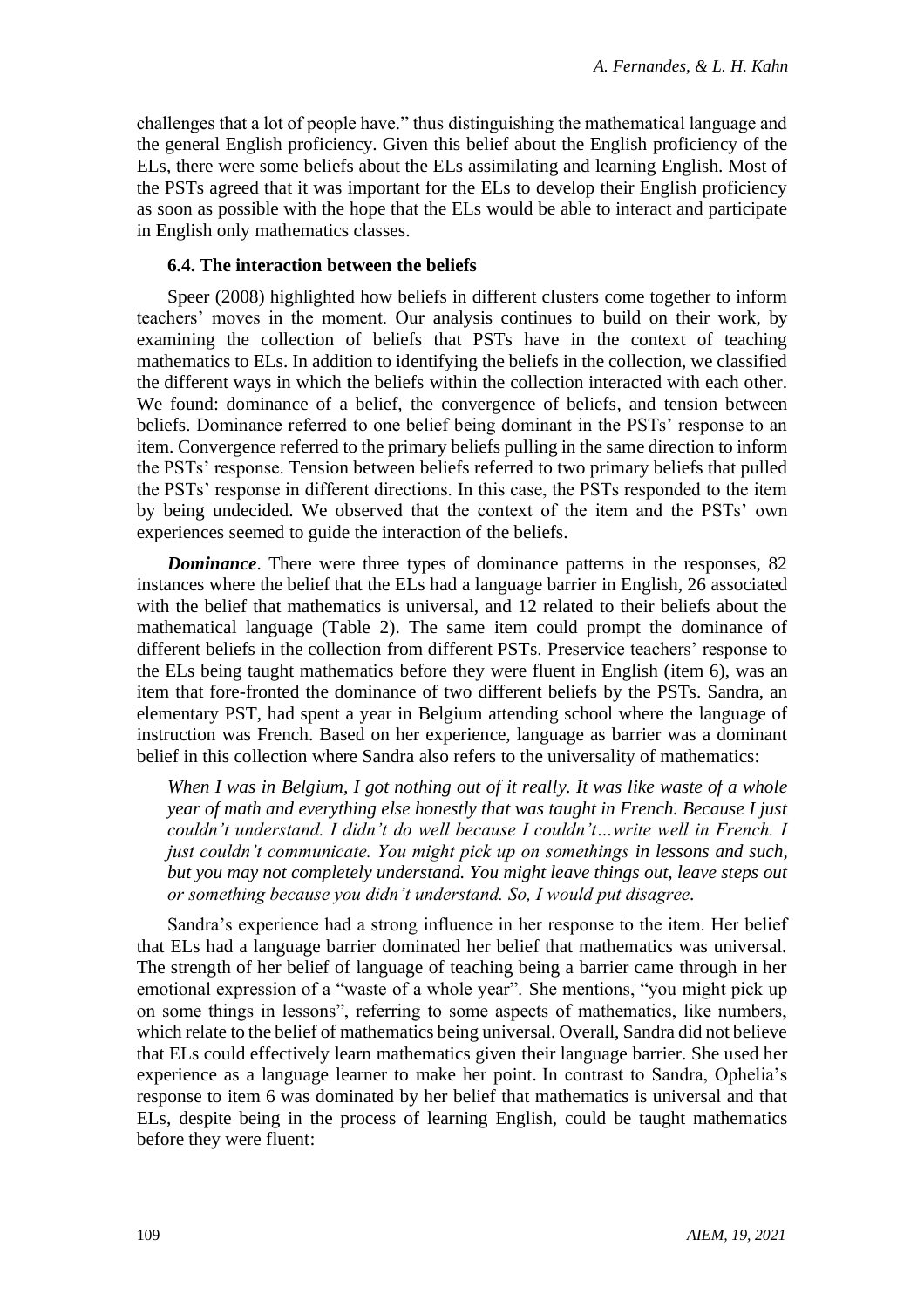*I think you need to like, know some English, but I don't think you necessarily need to be completely fluent because I think a lot of math can be demonstrated without using words. I think if the teacher is using pictures and drawings, then they could learn it without necessarily knowing all the language behind it. They need to know a little bit, but I think the pictures and gestures help to support it a lot.*

Ophelia believed that ELs would be able to learn mathematics since "a lot of math can be demonstrated without using words." This indicated her belief that mathematics involved mostly numbers, symbols, and operations, that captured the essence of the belief of mathematics being universal. Her use of "without using words" points to her belief that ELs had a language barrier; thus, the need to moderate speech. She also believed that ELs could be taught mathematics with early levels of English proficiency using other modes like pictures and drawings, once again emphasizing her belief about mathematics being universal to even make that possible. Her belief for this item that mathematics is universal was conditioned on the assumption that ELs had "a grounding" in mathematics from their home country. In both the responses of Sandra and Ophelia, though there is one dominant belief that comes into play when they respond to the item, the other beliefs in the collection influence their thinking. The dominance of one belief in the collection was also noted in the PSTs' responses to other items. We could not identify a pattern to the dominance of beliefs. The same PST could have the belief that ELs have a language barrier in English dominate their response to an item, and their belief that mathematics is universal dominate their response to another item. We thus see a complex relationship among beliefs in the collection as they relate to *dominance*.

*Convergence*. The third type of belief interaction was the *convergence* of primary beliefs. The convergence of the beliefs in the collection usually indicated strong reactions on the Likert scale from the PST (Strongly Agree/Disagree). For example, the PSTs believed that the use of modes other than speech, like manipulatives and gestures, could be useful for the ELs to demonstrate their thinking (item 10). This combined the beliefs in the collection - mathematics is universal and language barrier, as the PSTs responded to the item. Note that in the interviews the PSTs mentioned that they also believed that the nonverbal modes were useful for all students, not just the ELs. However, given their belief that the ELs had a language barrier in English, the use of the nonverbal modes by the ELs was even more important to demonstrate their thinking.

We also observed the *convergence* of beliefs in the collection when PSTs were asked about the use of the native language in the mathematics classroom (item 12). In this study, most of the PSTs agreed to some use of the ELs' native language in the mathematics class, as they believed that allowing the use of the native language would help the students connect with the mathematics that they learned in their home countries. More specifically, the PSTs believed that the ELs could make connections to the mathematics vocabulary that they learned in their native language. Here we observe the interaction between their beliefs - ELs have a language barrier, mathematics is universal, and mathematical language primarily consists of vocabulary, all pulling together as PSTs respond to the use of the native language by ELs in the mathematics class. When asked about the use of the native language in the class, Ophelia responds,

*I agree* (with item 12). *As long as it's like the question says, new ELs. I think if they are just learning it* (English), *then they need to be taught in their native language and English. Because if you just start talking to them in English about it, they're not going to understand and they're not going to be able to make connections between the math vocabulary in their native language and math vocabulary in English.*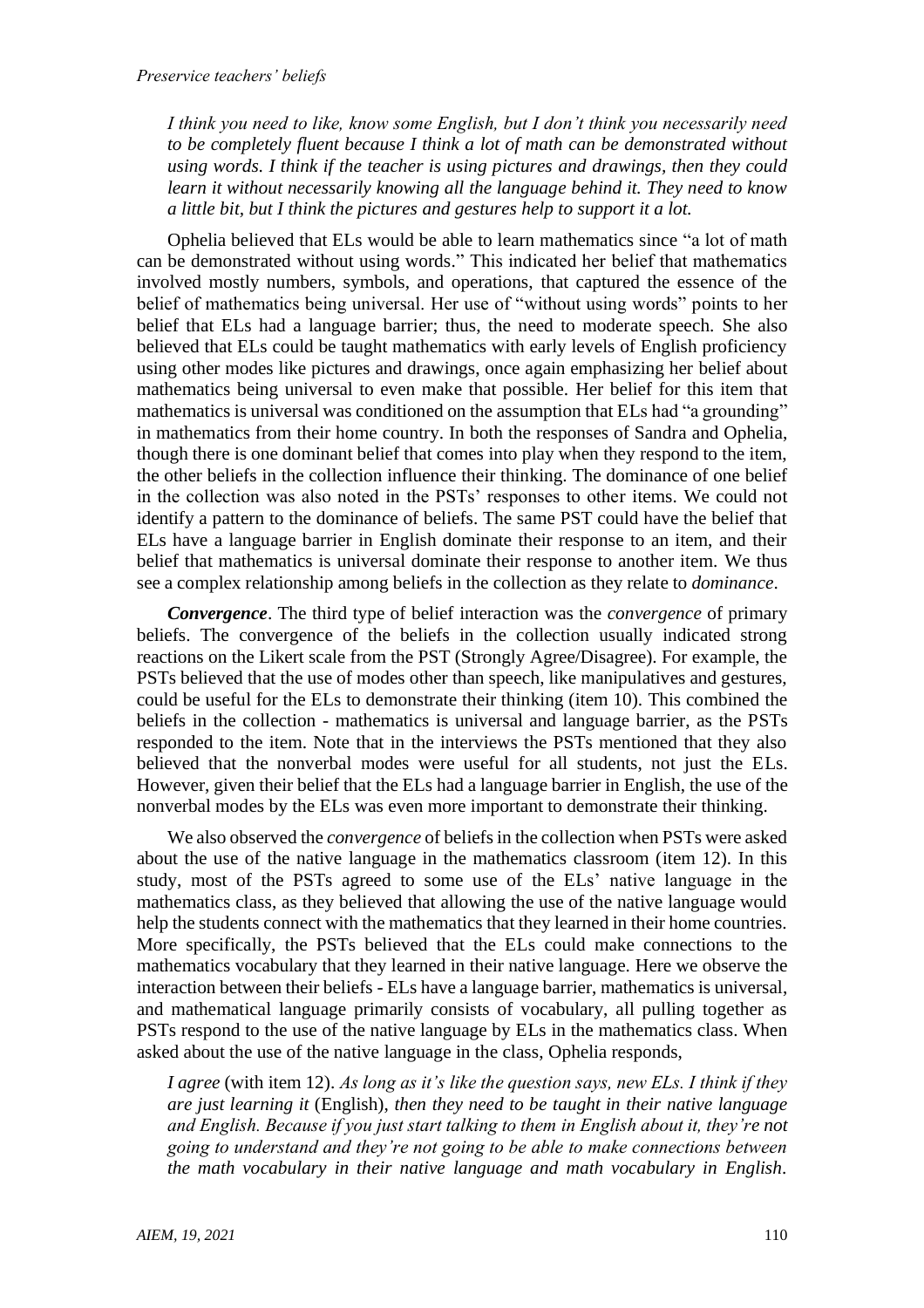*Cause a lot of the math vocabulary, they probably already know, but they just don't know it in English. So, I think it is important to make those connections of the math vocabulary in their native language versus in English. But I think like once they get a little bit better in English, I think it needs to be all English.*

Ophelia, like most of the PSTs, was eager for the ELs to assimilate into U.S. schooling with English as the language of teaching. She believed that mathematics was universal and along with the mathematical vocabulary, was significant for the ELs to overcome their barriers with English and understand the mathematical ideas. This contrasted to the use of the EL students' native language as a resource. Where the native language was used to facilitate interactions and the building of meaning, the PSTs seem to view the use of the native language as a means to connect to mathematics vocabulary that they learned in their native language. Like Ophelia, most of the PSTs believed that there were benefits to allowing limited use of the native language in the class for making the connections to the previous mathematics learned, primarily through the vocabulary.

*Tension*. There were seven instances of tension among the beliefs in the collection. Usually, the tensions were manifested in the PSTs choosing to be undecided on the Likert scale. The tension between the belief that mathematics is universal and the belief that ELs have a language barrier in English, is brought out in the case of Ingrid, a middle grade PSTs as she responds to mathematics being the best subject to transition ELs into learning English (item 5):

*I know math is universal, numbers are the same everywhere but I'm not quite sure that it would be the best in helping them begin to use English. But at the same time since math is universal then it might be best because they can relate to the numbers and stuff like that.*

On the one hand she believed that mathematics would not be the best subject to transition into English since, given their language barrier, the ELs would need a more immersive experience in learning English. Mathematics classes could not provide this immersion in English. On the other hand, she believed that mathematics was universal, involving numbers, and would be the ideal subject to transition the ELs. The tension in this case resulted in Ingrid remaining undecided on the item. In our analysis of the interviews, we believe that there would be more instances of tensions, however, the format of the interview of using a Likert scale seemed to influence the PSTs' responses where they may have felt the need to make a choice, resulting in *dominance* being the most frequent way in which the beliefs in the collection interacted.

#### **6.5. A counter example**

There was one elementary PST, Ginny, who had some primary beliefs that did not align with those described so far. She had 5-10 years teaching experience, mostly with ELs, and had been exposed to EL issues in her coursework. One of her parents spoke Polish and she regretted not learning the language herself. The main difference between Ginny and the other PSTs was that she did not believe, and actively pushed back against, the belief that ELs had a language barrier with English. Instead she viewed all the linguistic resources of the ELs as resources that she could draw on in teaching. Referring to the use of the students' native language she added, "I think it's amazing if they switch between two languages, I'm actually more impressed because they are getting it in two languages." Later in the same response she indicated that it is important for the ELs to maintain their native language. She says, "I don't want them to think that one is more [important], they are both equally important. I'm not gonna expect English at the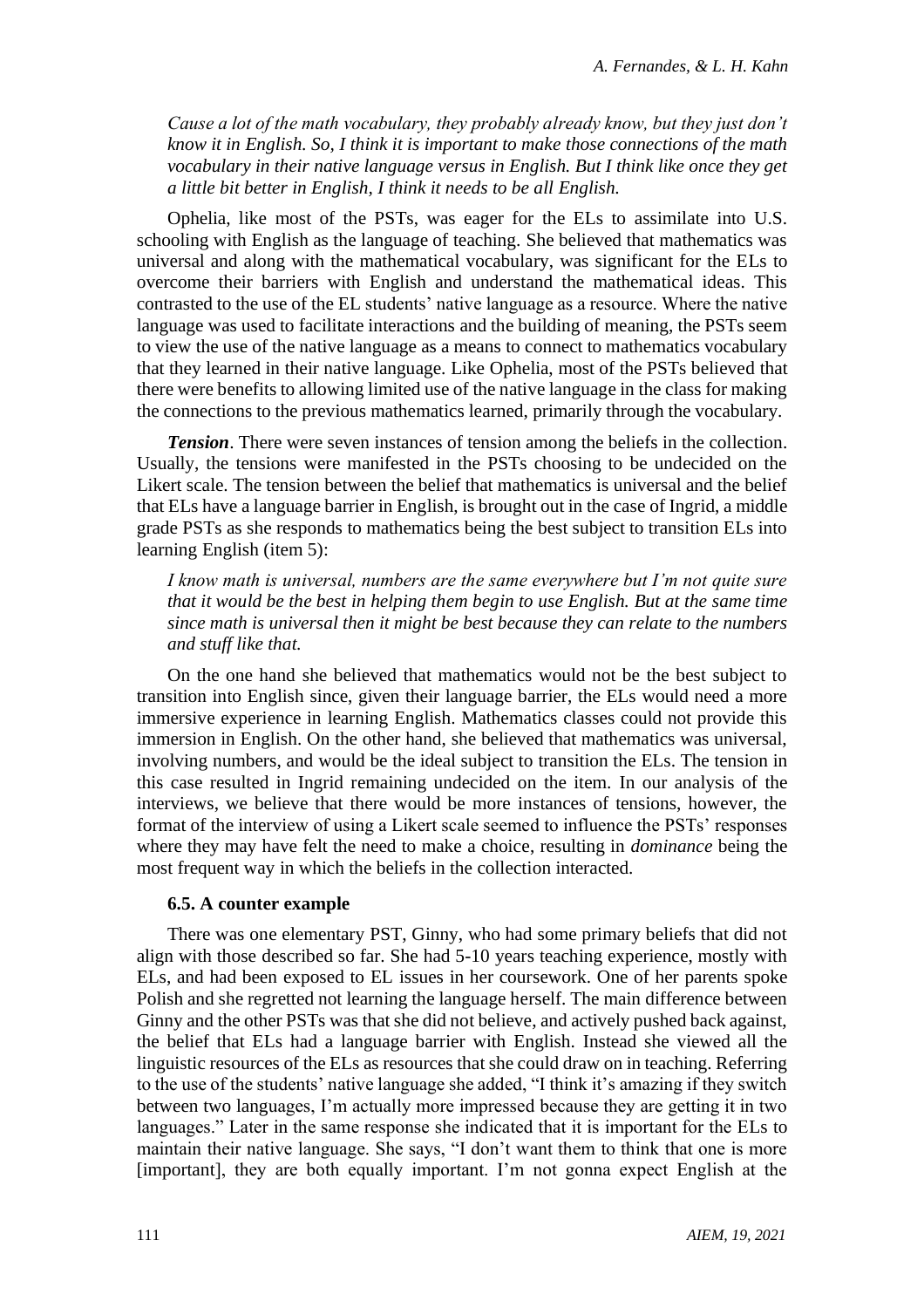detriment of their home language. I will not do that." Showing the EL students that their native language was valued in the class and that the EL students were valued members. Ginny also contrasted to the other PSTs in her belief about the nature of mathematics. While the other PSTs who believed that there were linguistic aspects in mathematics, they believed that these were separate to the numbers, which were more dominant in mathematics, Ginny did not separate the numbers and the mathematical language. When asked if mathematics is language intensive (item 1), as part of her response she added,

*I think math sometimes is more intensive than reading is because it is so content specific and you have to… it's not only just understanding the concepts but understanding the academic language that goes along with it.*

Ginny believed that she could scaffold the language to support the ELs engaged with mathematics in the classroom. She also acknowledged that it would take the ELs 5 -7 years to become proficient in the academic language in mathematics. In Ginny's case, her collection of beliefs acted in *convergence* as she reasoned through the items. Her reasoning highlighted her beliefs about mathematics and language being intertwined, drawing on the students' linguistic resources, and providing the scaffolding needed for the ELs to engage in the classroom with the curricular content.

# **7. Discussion**

We found that most of the PSTs had three beliefs (mathematics is universal, mathematical language, and language barrier) that formed their collection of beliefs in the context of teaching mathematics to ELs. We also noted three ways in which these beliefs interacted in the collection as the PSTs responded to the items: *dominance*, *tension*, and *convergence*. Like Aguirre and Speer (1999) and Speer (2008), we see that beliefs from different clusters of beliefs about mathematics, language, and English learners, come together to inform the PSTs' responses. This study extends the construct of *collections of beliefs* from prior work on beliefs as individual categories in the context of teaching mathematics to ELs. Further, the study provides evidence of how the beliefs in the collection interact with each other. Based on the results, especially the case of Ginny, we see that the beliefs converge to inform issues of practice. We conjecture that teachers may first experience a dominance of one belief, then move to a tension of beliefs, and finally to convergence. Future research can examine these interactions.

Though our focus was on the collection of beliefs, we observed relationships between primary beliefs of the PSTs and prior beliefs reported in the literature regarding, for instance, the fact that teachers believed mathematics was the easiest school subject because it was universal (e.g. Sawyer, 2000). In our study the PSTs believed that mathematics was universal, however, it would be challenging for the ELs, just like it is for all the students. PSTs in this study described the ELs as knowing mathematics and believed that they could transfer this knowledge when they were learning mathematics in U.S. classrooms, with vocabulary playing a key role. PSTs' beliefs about transfer were like teachers' beliefs about principles of bilingualism reported in the literature (e.g. Shin & Krashen, 1996). However, the PSTs' beliefs in this study contrast with prior reports of teachers who believed that ELs came from inferior education systems, or that ELs did not do well in school (e.g. Walker, Shafer, & Iiams, 2004).

The PSTs in this study assumed that the ELs were recent immigrants to the country and would have a language barrier when communicating in English. We understand that the use of the term English learner, though used officially in the U.S., is problematic since the PSTs assumed that the ELs were a homogeneous group of recent immigrants.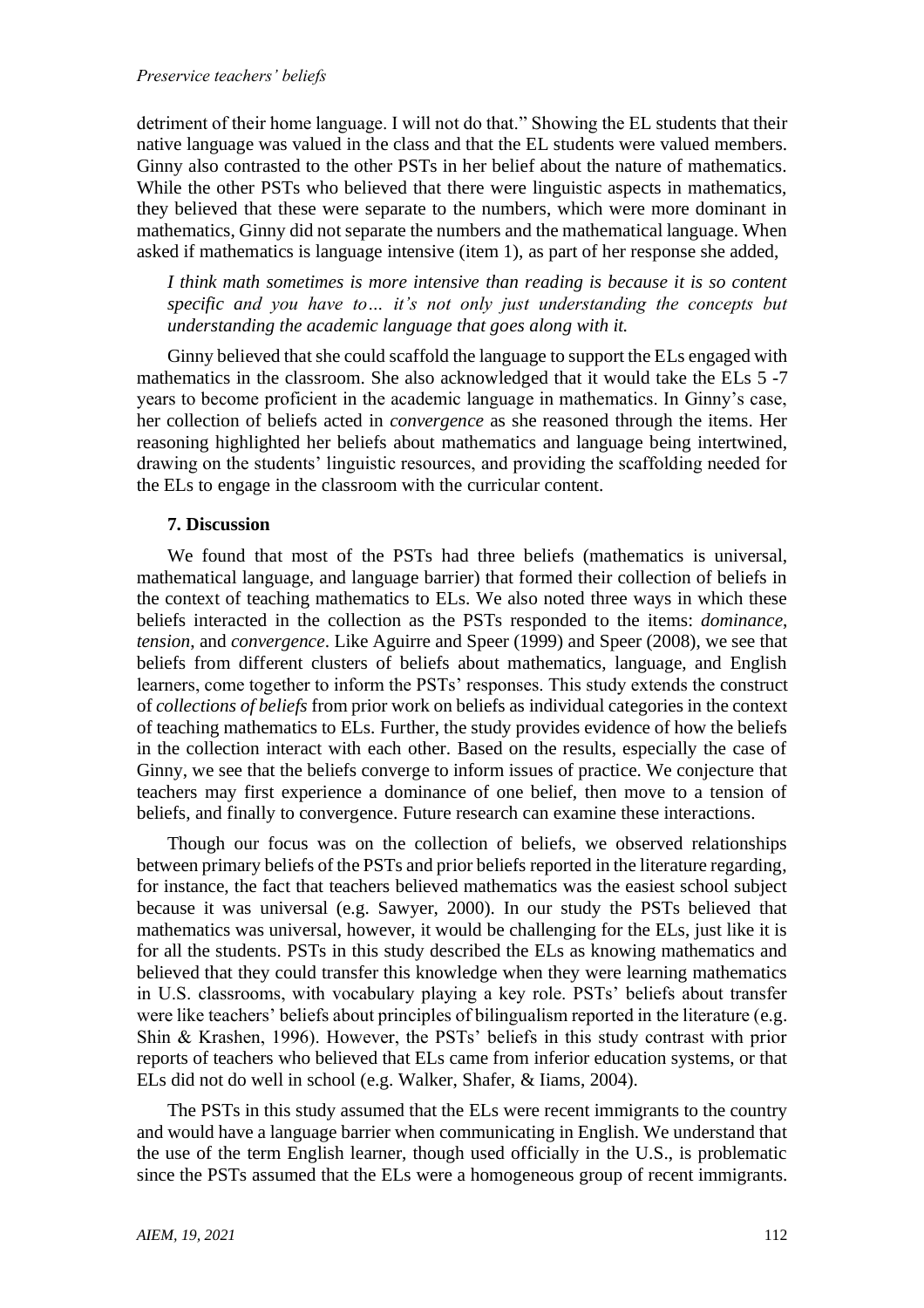As such, the PSTs did not consider that students labeled as EL could have varying language proficiencies. While some ELs are born in the U.S. and considered long-term ELs after receiving language services for six years or more. they are challenged with the use of the academic language in the mathematics classroom. We observed that the term EL prompted deficit views about language. Along with the belief that ELs were recent migrants and had a language barrier in English, the PSTs demonstrated some ideological beliefs about language and had a distinct preference to assimilate ELs into English within a school year. Just like teachers in prior studies, they were concerned that allowing ELs to use their native language in the long run could hamper their learning of English (e.g. Youngs & Youngs, 2001). Ginny was the only PST who strongly promoted the use of the native language in the mathematics class and bilingualism. Even though the PSTs believed that ELs could transfer mathematics knowledge learned in the native language to English dominant lessons, they were not eager that ELs should be taught mathematics in the home language and English. Overall PSTs believed that mathematics lessons should focus on mathematics content and not on language development, and called for and support classes with an immersive experience in English.

We are aware that the design of the interview and of the survey items mediated our findings. The terminology and the wording of the item impacted the way the PSTs interpreted and responded to the items. For example, in item 6, the use of the word "effectively" seemed to be interpreted in slightly different ways by the PSTs and could account for some of the variation in their responses. It was challenging to determine, even after interacting with the PSTs, if they were thinking about effective mathematics instruction in similar ways. We tried to gain a better understanding by interacting with the PSTs extensively during the interview and across many items. We used the term EL given its familiarity with the PSTs. However, the use of the term seemed to prompt a deficit focus, with most of the PSTs, on what the students lacked, namely English. This could be an impediment to a more resource-oriented approach. We think that using the term emerging bilingual, though appropriate, would be unfamiliar and could lead to some confusion in the PSTs' responses. An overall lack of familiarity of the PSTs with the terminology in the area (like conversational language and academic language) could have constrained the meaning in their responses. That said, we believe that asking the PSTs to provide detailed descriptions, in addition to the examples they provided, and the questioning, helped mitigate the lack of familiarity with the terminology. In the end, beliefs are always an interpretation of the researchers.

# **Acknowledgements**

This research was partially supported by The Faculty Research Grant at the University of North Carolina Charlotte. The views expressed are those of the authors and are not reflective of the funding agency.

# **References**

Aguirre, J., & Speer, N. M. (1999). Examining the relationship between beliefs and goals in teacher practice. *The Journal of Mathematical Behavior, 18*, 327-356.

Civil, M. (2007). Building on community knowledge: An avenue to equity in mathematics education. In N. Nasir & P. Cobb (Eds.), *Improving access to mathematics: Diversity and equity in the classroom* (pp. 105-117). New York: Teachers College Press.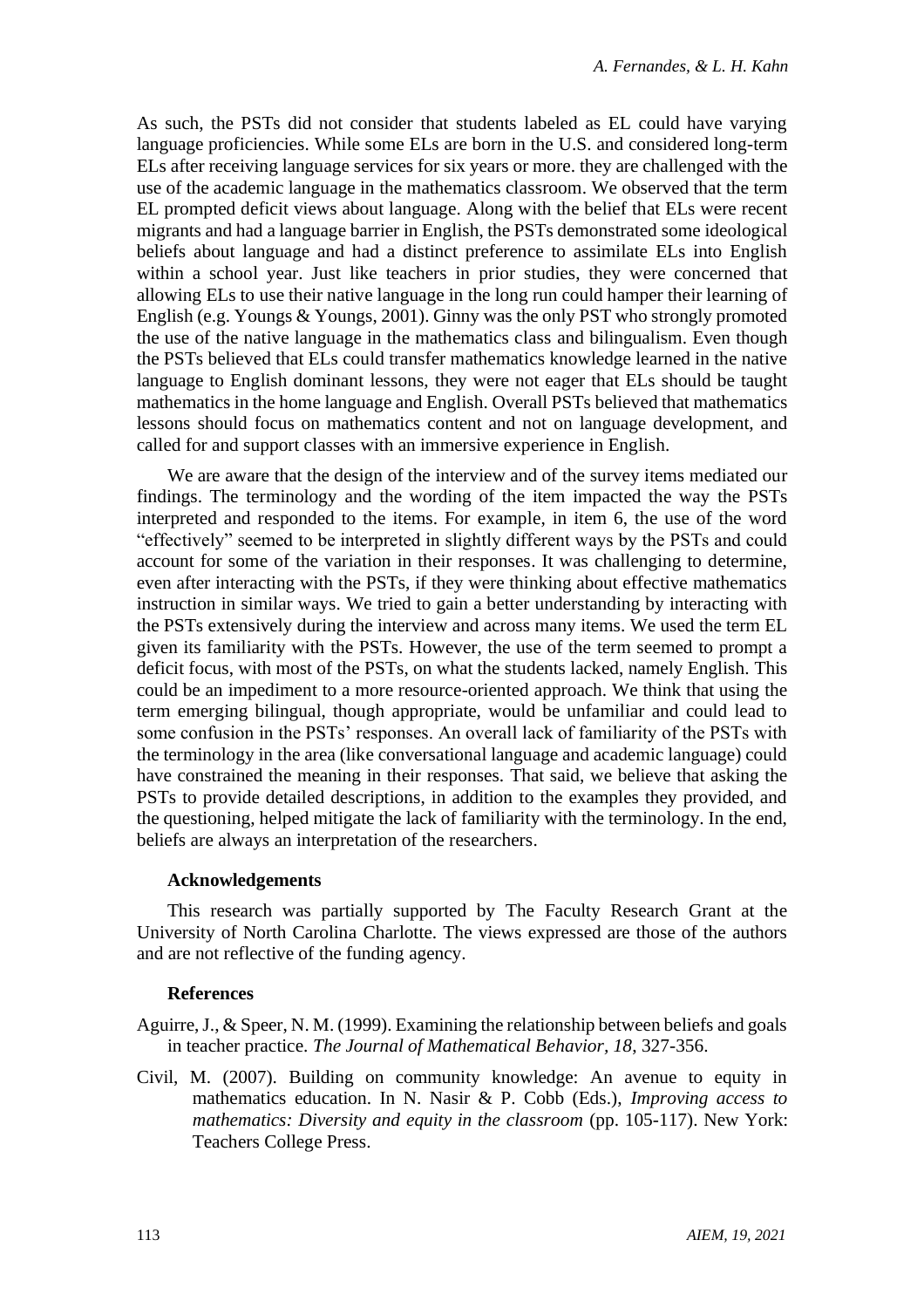- Cooney, T. J., & Shealy, B. E. (1997). On understanding the structure of teachers' beliefs and their relationship to change. In E. Fennema, & B. Nelson (Eds.), *Mathematics teachers in transition* (pp. 87-109). Mahwah, NJ: Lawrence Erlbaum.
- Cooney, T., Shealy, B., & Arvold, B. (1998). Conceptualizing belief structures of preservice secondary mathematics teachers. *Journal for Research in Mathematics Education, 29*, 306-333.
- Cross, D. I. (2009). Alignment, cohesion, and change: Examining mathematics teachers' belief structures and their influence on instructional practices. *Journal of Mathematics Teacher Education, 12*, 325-346.
- Cummins, J. (2000). *Language, power, and pedagogy: Bilingual children in the crossfire*. Buffalo, NY: Multilingual Matters.
- Gandára, P., Maxwell-Jolly, J., & Driscoll, A. (2005). *Listening to teachers of English language learners: A survey of California teachers' challenges, experiences, and professional development needs*. Santa Cruz, CA: Center for the Future of Teaching and Learning.
- Fernandes, A. (2020). The language orientations of future mathematics teachers in the United States. *REDIMAT*, *9*, 7-29.
- Glaser, B. G., & Strauss, A. L. (2017). *Discovery of grounded theory: Strategies for qualitative research*. New York: Routledge.
- González, J. M., & Darling-Hammond, L. (2000). *New concepts and new challenges: Professional development for teachers of immigrant youth*. Washington, DC: Center for Applied Linguistics.
- Green, T. G. (1971). *The activities of teaching*. New York: McGraw Hill.
- Griego-Jones, T. (2002). Relationship between pre-service teachers' beliefs about second language learning and prior experiences with non-English speakers. In L. Minaya-Rowe (Ed.), *Teacher training and effective pedagogy in the context of student diversity* (pp. 39-64). Greenwich, CT: IAP.
- Gutiérrez, R. (2002). Beyond essentialism: The complexity of language in teaching mathematics to Latina/o students. *American Educational Research Journal, 39*(4), 1047-1088.
- Karabenick, S. A., & Noda, P. A. C. (2004). Professional development implications of teachers' beliefs and attitudes toward English language learners. *Bilingual Research Journal, 28*(1), 55-75.
- Moschkovich, J., & Zahner, W. (2018). Using the academic literacy in mathematics framework to uncover multiple aspects of activity during peer mathematical discussions. *ZDM-Mathematics Education, 50*, 999-1011.
- Pajares, M. F. (1992). Teachers' beliefs and educational research: Cleaning up a messy construct. *Review of Educational Research, 62*, 307-332.
- Penfield, J. (1987). ESL: The regular classroom teacher's perspective. *TESOL Quarterly, 21*, 21-39.
- Philipp, R. (2007). Mathematics teachers' beliefs and affect. In F. Lester (Ed.), *Second handbook of research on mathematics teaching and learning* (Vol 1., pp. 257-315). Reston, VA: NCTM.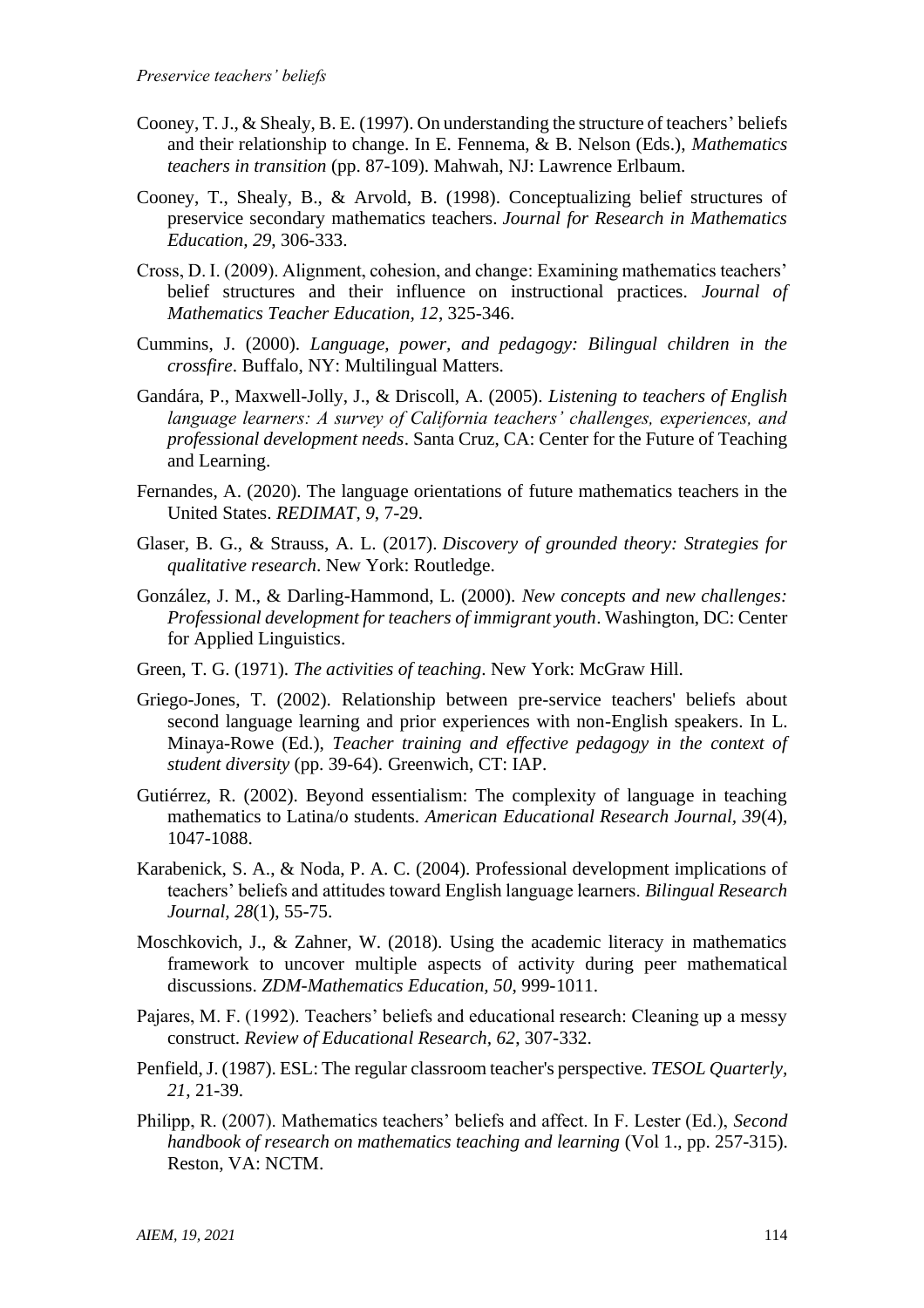- Polat, N., & Mahalingappa, L. (2013). Pre- and in-service teachers' beliefs about ELLs in content area classes: A case for inclusion, responsibility, and instructional support. *Teaching Education, 24*, 58-83.
- Reeves, J. R. (2006). Secondary teacher attitudes toward including English-language learners in mainstream classrooms. *Journal of Educational Research, 99*, 131-142.
- Ruiz, R. (1988). Orientations in language planning. In S. McKay, & S. Wong (Eds.), *Language diversity: Problem or resource?* (pp. 3-25). Cambridge, MA: Newbury.
- Sawyer, R. D. (2000). Adapting curriculum to student diversity: Patterns and perceptions among alternate-route and college-based teachers. *The Urban Review, 32*, 343-363.
- Shin, F. H., & Krashen, S. (1996). Teacher attitudes toward the principles of bilingual education and toward students' participation in bilingual programs: Same or different? *Bilingual Research Journal, 20*, 45-53.
- Speer, N. (2005). Issues of methods and theory in the study of mathematics teachers' professed and attributed beliefs. *Educational Studies in Mathematics, 58*, 361-391.
- Speer, N. (2008). Connecting beliefs and practices: A fine-grained analysis of a college mathematics teacher's collections of beliefs and their relationship to his instructional practices. *Cognition and Instruction, 26*(2), 218-267.
- Sztajn, P. (2003). Adapting reform ideas in different mathematics classrooms: Beliefs beyond mathematics*. Journal of Mathematics Teacher Education, 6*, 53-75.
- Tan, M. (2011). Mathematics and science teachers' beliefs and practices regarding the teaching of language in content learning. *Language Teaching Research, 15*, 325- 342.
- Thompson, A. (1984). The relationship of teachers' conceptions of mathematics teaching to instructional practice. *Educational Studies in Mathematics, 15*, 105-127.
- Thompson, A. (1992). Teachers' beliefs and conceptions: A synthesis of the research. In D. A. Grouws (Ed.), *Handbook of research on mathematics teaching and learning* (pp. 127-146). New York: Macmillan.
- Walker, A., Shafer, J., & Iiams, M. (2004). "Not in my classroom": Teacher attitudes towards English language learners in the mainstream classroom. *NABE Journal of Research and Practice, 2(*1), 130-160.
- Yoon, B. (2007). Classroom teachers' understanding of the needs of English-language learners and the influence on the students' identities. *The New Educator,3*, 221-240.
- Youngs, C. S., & Youngs Jr, G. A. (2001). Predictors of mainstream teachers' attitudes toward ESL students. *TESOL Quarterly, 35*, 97-120.
- Zazkis, R., & Hazzan, O. (1999). Interviewing in mathematics education: Choosing the questions. *The Journal of Mathematical Behaviour, 17*, 429-439.

# **Authors' contact details**

Anthony Fernandes, University of North Carolina at Charlotte (USA). anthony.fernandes@uncc.edu

Leslie H. Kahn, Tucson Unified School District (USA). lkahn1@mindspring.com